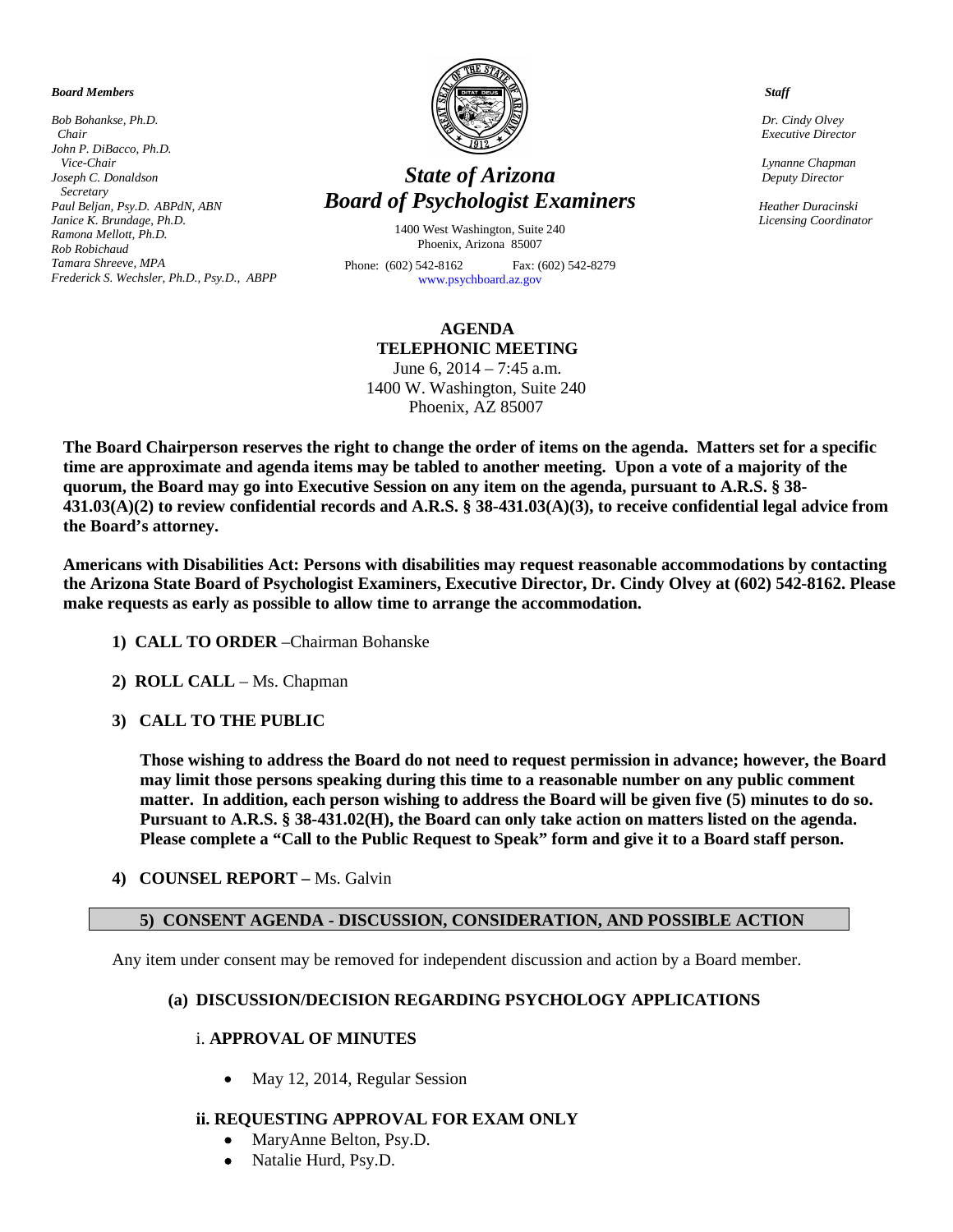- Christopher Ogle, Psy.D.
- Megan Randall, Ph.D.

### **iii. REQUESTING APPROVAL FOR EXAM AND LICENSURE**

- Lindsey Barzizza, Ph.D.
- ClaireMarie Clark, Ph.D.
- Rachael Grantham, Psy.D.
- Marlee Hoffman, Ph.D.
- Christopher Margeson, Ph.D.
- Mary Orias, Psy.D.
- Sarah Petty, Psy.D.
- Mark Peugeot, Ph.D.
- Timothy Ralston, Ph.D.
- Christopher Simpson, Psy.D.
- Vickie Spitzer, Psy.D.

### **iv. REQUESTING APPROVAL OF LICENSURE BY WAIVER**

- Tava Arnold, Ph.D.
- Heather Brydges, Psy.D.
- Staci Davis, Psy.D.
- Mia Gregor, Psy.D.
- Natalie Roweiheb, Psy.D.

## **(b) DISCUSSION/DECISION REGARDING BEHAVIOR ANALYST APPLICATIONS**

- Allison Hensel, M.S.
- Andrew King, M.S
- Laura Mann, Ph.D.
- Adel Najdowski, Ph.D.

### **(c) REQUEST TO WITHDRAW APPLICATION FOR LICENSURE FROM JOSEPH PARHAM, PH.D.**

- **6) DISCUSSION, CONSIDERATION, AND POSSIBLE ACTION REGARDING MEETING WITH JUDGES IN THE MARICOPA COUNTY SUPERIOR COURT PERTAINING TO A.R.S. §32-2081(B) –** Dr. Bohanske
- **7) DISCUSSION, CONSIDERATION, AND POSSIBLE ACTION REGARDING INFORMATION ABOUT ARREST OF LICENSEE, DR. WILLIAM BROOK, AND WHETHER THE BOARD WISHES TO OPEN AN INVESTIGATION –** Ms. Chapman
- **8) DISCUSSION, CONSIDERATION, AND POSSIBLE ACTION REGARDING COMMEMORATING 50 YEARS (1965 – 2015) SINCE ENACTMENT OF ENABLING LEGISLATION ESTABLISHING PSYCHOLOGY AS A PROFESSION IN ARIZONA –** Dr. Bohanske
- **9) DISCUSSION, CONSIDERATION, AND POSSIBLE ACTION REGARDING REQUEST BY COMPLAINANT TO RE-OPEN RFI 13-30 PERTAINING TO MICHAEL GERNER, PH.D. –** Ms. Chapman
- **10) DISCUSSION, CONSIDERATION, AND POSSIBLE ACTION REGARDING REQUEST FOR REINSTATEMENT OF LICENSE AND POSSIBLE DENIAL OF THE SAME FROM FREDDA GREGG, ED.D. –** Ms. Duracinski
- **11) DISCUSSION, CONSIDERATION, AND POSSIBLE ACTION REGARDING APPLICATION FOR EXAM AND LICENSURE SUBMITTED BY MARYLENE GOODE, PSY.D. –** Dr. Wechsler